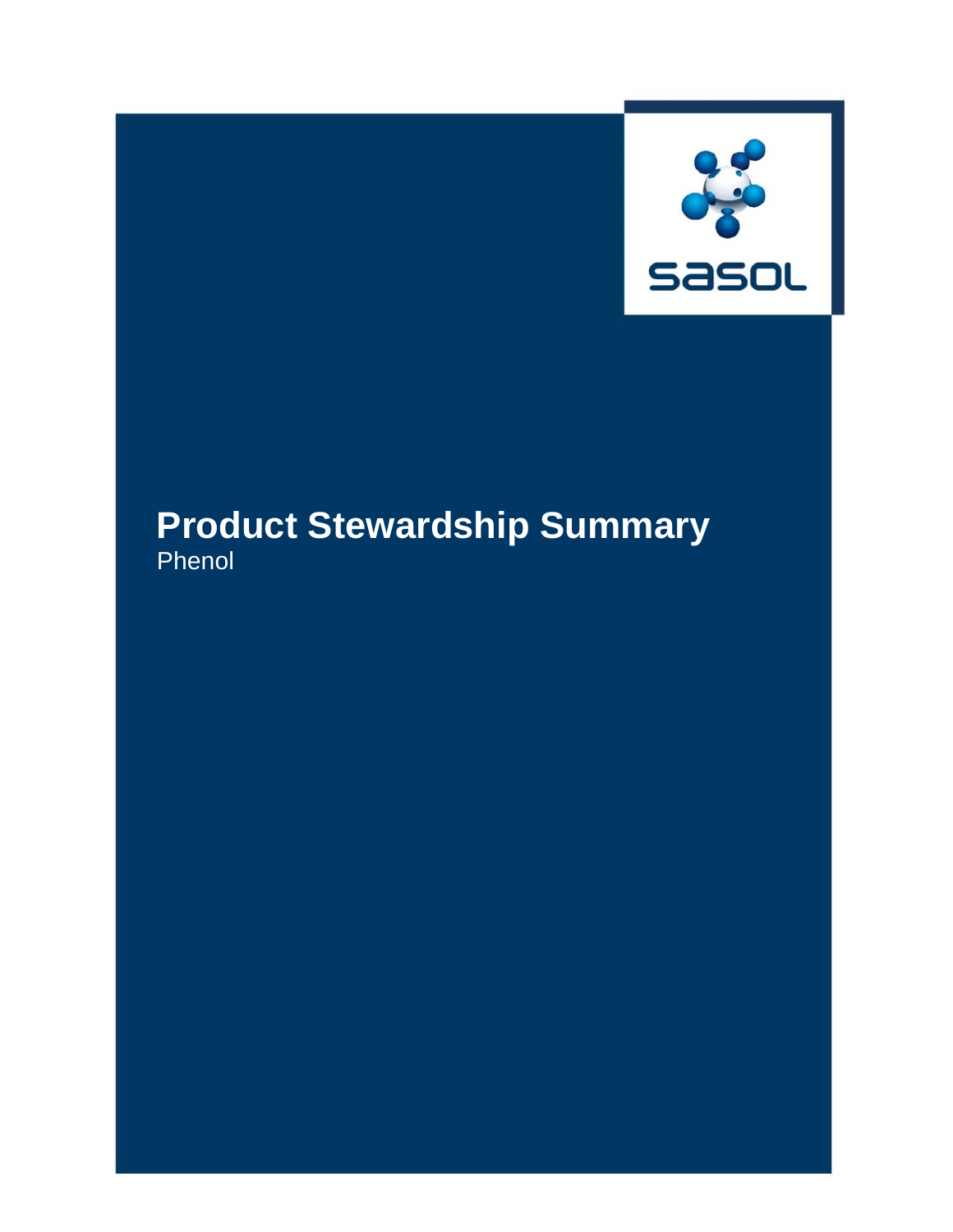

## **Introduction:**

Phenol is the simplest of a group of compounds containing an aromatic ring with a bonded OH group. It was first identified in the mid-1800s. Phenol is found in the environment in lignin, car exhaust, and cigarette and wood smoke. It is also a human metabolite, routinely found at low levels in urine. Phenol has been used as a disinfectant since the 19<sup>th</sup> century and has long been an important chemical building block. Commercial sourcing of phenol began with distillation of cresylic acids from coal tar and, later, extraction from petroleum refinery caustics. Today, our phenol is distilled from cresylic acids extracted from coal gasification processes. However, we play only a very small part in the global phenol market. Most phenol is produced by large-scale synthetic processes.

Our phenol is used predominantly by other chemical manufacturers and industrial users. Phenol is a key raw material in many manufacturing processes due to its unique reactivity and solvency properties. Although phenol is hazardous in nature, it is safely used in processes and products that benefit consumers. It is often the case that phenol is consumed entirely during use or reacted to become a nonhazardous substance. The typical American uses countless products which involve phenol somewhere in their manufacture.

#### **Chemical Identity:**

• phenol (hydroxybenzene, CAS # 108-95-2)



#### **Uses:**

Common uses for phenol, alone or in cresylic acid, are:

- Manufacture of resins and plastics for circuit boards, can coatings, laminates, plywood and other construction materials.
- Production of fuel and lubricant additives.
- Reactive solvent in applying insulation to magnet wire for transformers and electrical motors of all sizes found in cars, home appliances, and power tools.

*Sasol Chemicals (USA) LLC 1914 Haden Road Houston Texas 77015 Telephone: +1 713 428 5400 Page 2 of 7*

- Solvents, oilfield chemicals, and disinfectants.
- Coloring agents, dyes, and pigments
- Fertilizers
- Foaming (blowing) agents
- Impregnation agents





#### **Description and Properties:**

Phenol is a crystalline solid with a melting point of 41°C (106°F). It ranges in color from colorless/white to pink, yellow, amber, red or brown. Phenol is a weak organic acid which is partly miscible in water. It exhibits an antiseptic odor which is noticeable at concentrations below regulatory exposure limits. Phenol is not flammable but will burn. It is stable under recommended storage conditions.

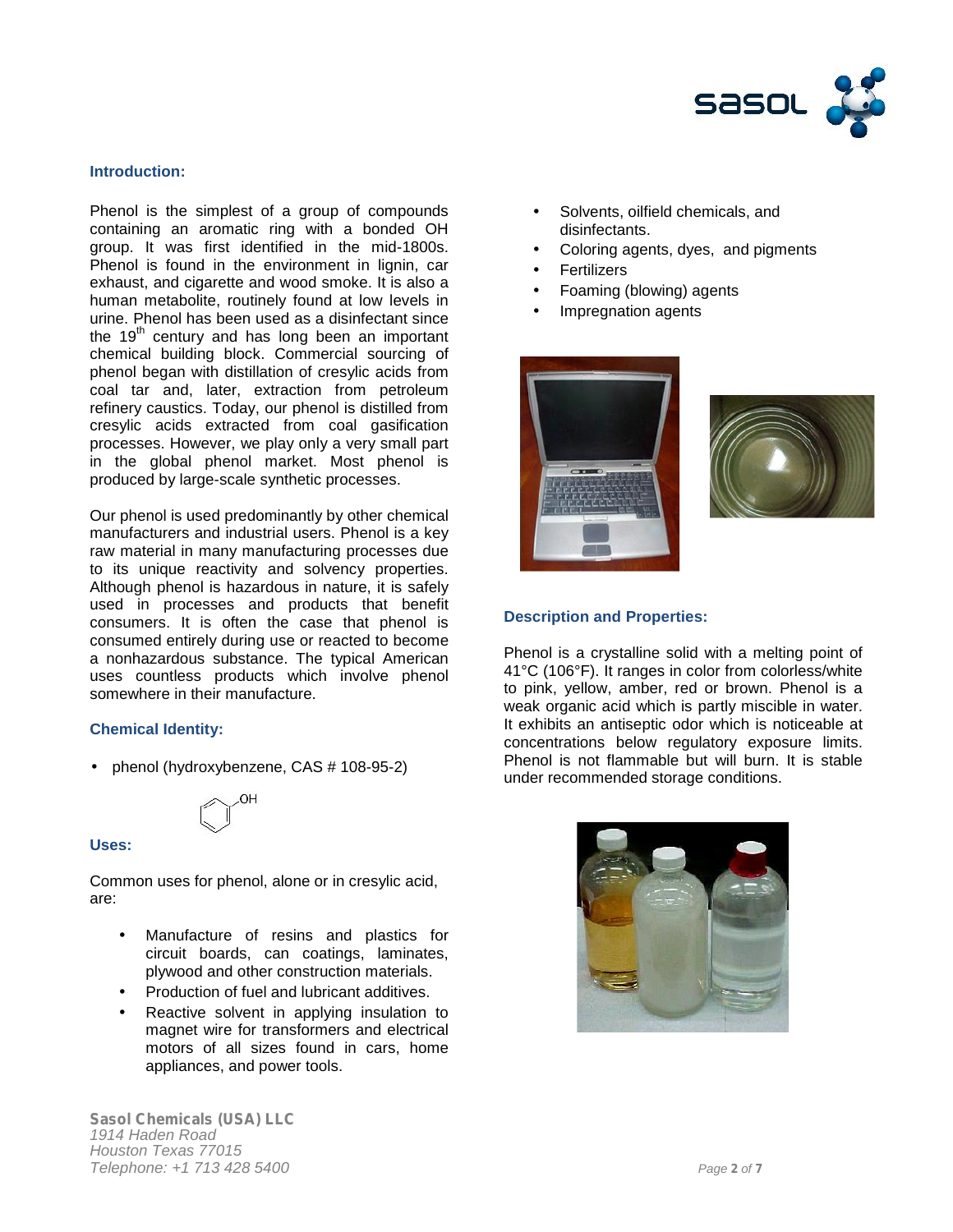

# **Health Information:**

The primary dangers posed in handling phenol are those resulting from physical exposure. Phenol is corrosive and contact with exposed skin or mucous membranes causes severe burns. Phenol also exhibits anesthetic properties. Therefore, victims may misjudge the extent of their exposure when the initial burning sensation subsides. This can result in prolonged contact, increasing further the toxic effects and corrosive damage.

Phenol is readily absorbed through the skin and mucous membranes in liquid or vapor form and acts as a systemic toxin. Relatively small areas of exposure (e.g. an arm or a hand) can allow sufficient absorption to cause severe poisoning. Progressive symptoms of such poisoning include headache, dizziness, ringing in the ears, nausea, vomiting, muscular twitching, mental confusion, loss of consciousness and possible death from lethal paralysis of the central nervous system. Chronic exposure can lead to loss of appetite, vomiting, nervous disorders, headaches, dizziness, fainting and dermatitis. Phenol is not listed as a carcinogen but is suspected of causing genetic defects.

#### **Health Effects Summary:**

| <b>Effect Assessment</b> | <b>Result</b>                    |
|--------------------------|----------------------------------|
| <b>Acute Toxicity</b>    | Toxic if swallowed.              |
|                          | Toxic in contact with skin.      |
|                          | Toxic if inhaled.                |
| Irritation / corrosion   | Corrosive: Causes severe skin    |
|                          | burns and eye damage.            |
| Sensitization            | Not considered to be             |
|                          | sensitizing.                     |
| Toxicity after repeated  | May cause damage to kidney,      |
| exposure                 | liver, skin, nervous system      |
|                          | through prolonged or repeated    |
|                          | exposure.                        |
| Genotoxicity /           | Suspected of causing genetic     |
| mutagenicity             | defects.                         |
| Carcinogenicity          | Available data indicated that    |
|                          | classification is not warranted. |
| Toxicity for             | Available data indicated that    |
| reproduction             | classification is not warranted. |

# **Environmental Information:**

Phenol is toxic towards both fish and aquatic invertebrates and care must be taken to prevent it from entering surface or ground waters. Phenol

*Sasol Chemicals (USA) LLC 1914 Haden Road Houston Texas 77015 Telephone: +1 713 428 5400 Page 3 of 7*

tends to sink in fresh water but will float in concentrated brine. It is biodegradable in aerobic conditions. Soil or other materials contaminated with phenol may become hazardous and must be disposed of by trained personnel according to regulations. In case of fire, phenol vapors may form and be carried with smoke downwind, creating the possibility of exposure. Phenol has a low potential for bioaccumulation.

# **Environmental Effects Summary:**

| <b>Effect Assessment</b> | Result                          |
|--------------------------|---------------------------------|
| <b>Aquatic Toxicity</b>  | Toxic to aquatic life with long |
|                          | lasting effects.                |

#### **Environmental Fate Summary:**

| <b>Fate and Behavior</b> | Result                       |  |
|--------------------------|------------------------------|--|
| Biodegradation           | Readily biodegradable.       |  |
| <b>Bioaccumulation</b>   | Low potential for            |  |
| potential                | bioaccumulation.             |  |
| Mobility                 | Not expected to adsorb on    |  |
|                          | soil. The product evaporates |  |
|                          | slowly.                      |  |



# **Exposure Potential:**

Because it is toxic and corrosive, phenol is regulated as a hazardous material. It is used primarily by other chemical manufacturers; therefore chemical and transportation workers have the highest risk of exposure. Our phenol is not sold for direct consumer use. However, downstream products containing it which consumers may encounter include carburetor cleaners, degreasers, paint strippers and disinfectants. Consumers should always consult product labels for hazard and safe handling information.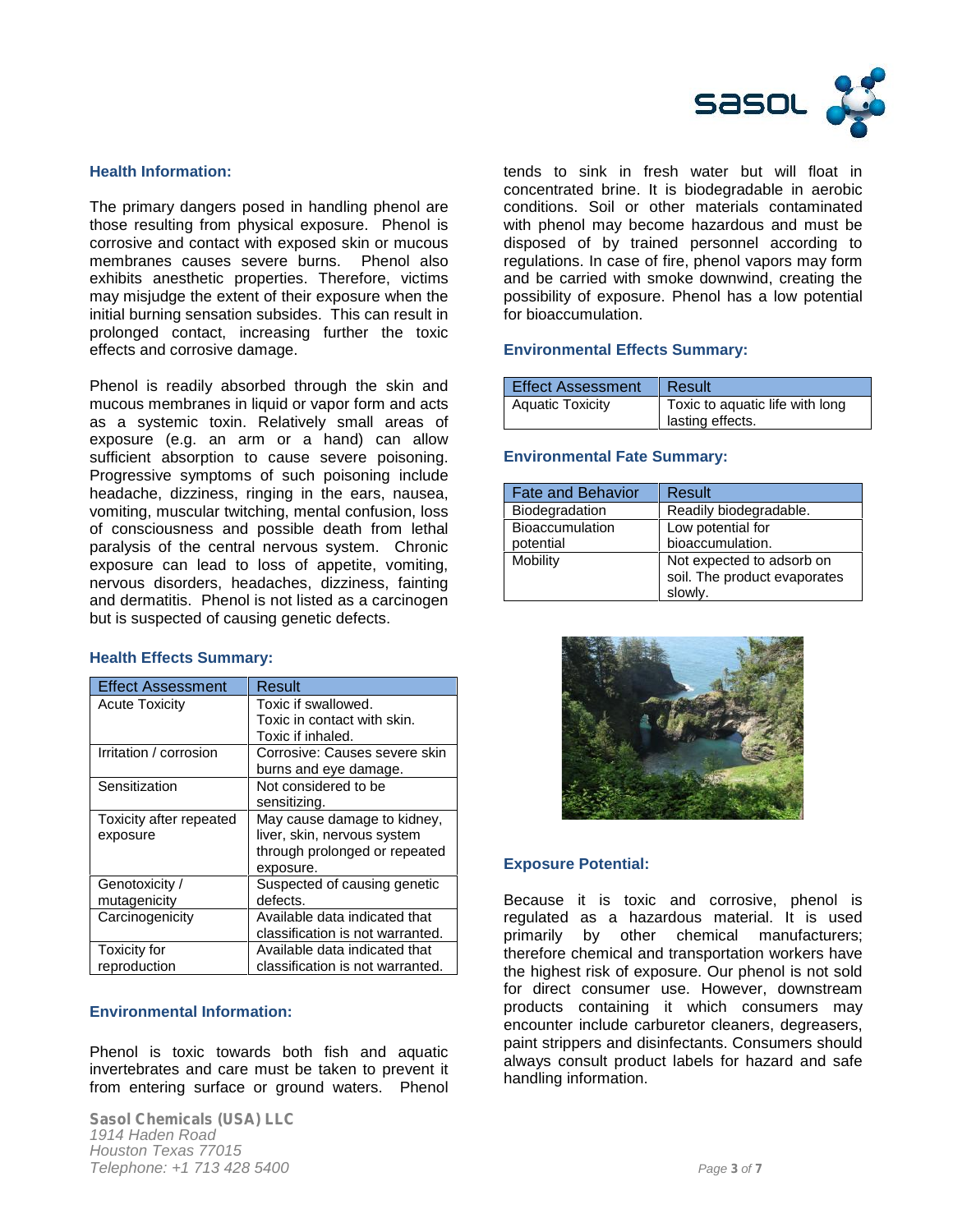

## **Risk Management:**

Phenol can be stored, transferred, processed and disposed of safely when proper procedures and safeguards are employed in industrial use. Phenol production is carried out in equipment designed to prevent exposure to workers and release to the environment. Tanks, piping, pumps, and other processing equipment are specified for handling of phenol. Secondary containment around storage tanks, process air combustion, scrubbers and other means are used to further protect from release to the environment. Access to the production facility is restricted to employees, and approved contractors and visitors.

Personal protective equipment such as chemical resistant suits, gloves and boots, goggles or face shields must be worn when handling or transferring phenol as dictated by the extent of potential exposure. Steel drums, tank trucks, railcars and other transport vessels are inspected prior to and after loading to ensure that no product is released. Carriers are approved and their performance reviewed. Sasol utilizes Chemtrec® and the National Chemical Emergency Centre (NCEC) as 24 hour contact numbers to provide emergency response information to transportation workers and first responders in the case of an accident en route.



Safety data sheets (SDS) for each product and practical safe handling information are provided to our customers and carriers so that they are able to use and transport our products safely. These documents include hazard information, chemical and physical properties, recommended storage conditions and personal protective equipment, firefighting and first aid information, accidental release measures, exposure guidelines and other regulatory information. Please refer to these documents for additional details.

#### *Sasol Chemicals (USA) LLC 1914 Haden Road Houston Texas 77015 Telephone: +1 713 428 5400 Page 4 of 7*

# **Regulatory Information:**

Phenol is classified as hazardous for workers and transport. It is regulated under a variety of local, state, federal and international laws requiring exposure and environmental controls, as well as various means of hazard communication such as labeling and SDS. Phenol has been registered under REACH (CE) 1907/2006.

## Classification and labelling

Under GHS, substances are classified according to their physical, health, and environmental hazards. The hazards are communicated via specific labels and the safety data sheet. GHS attempts to standardize hazard communication so that the intended audience (workers, consumers, transport workers, and emergency responders) can better understand the hazards of the chemicals in use. The following classification and labelling information is based on the US Occupational Safety and Health Administration (OSHA) Hazard Communication Standard. Other regional classification and labelling information, such as substances registered for REACH in the European Union (EU), may differ from the US classification and labelling information.

#### Classification

Flammable liquids Category 4 Acute oral toxicity Category 3 Acute dermal toxicity Category 3 Acute inhalation toxicity Category 3 Skin corrosion/irritation Category 1B Serious eye damage Category 1 Germ cell mutagenicity Category 2 Specific target organ systemic toxicity (repeated exposure) Category 2 Acute aquatic toxicity Category 2 Chronic aquatic toxicity category 2

#### **Labelling**

Signal word: Danger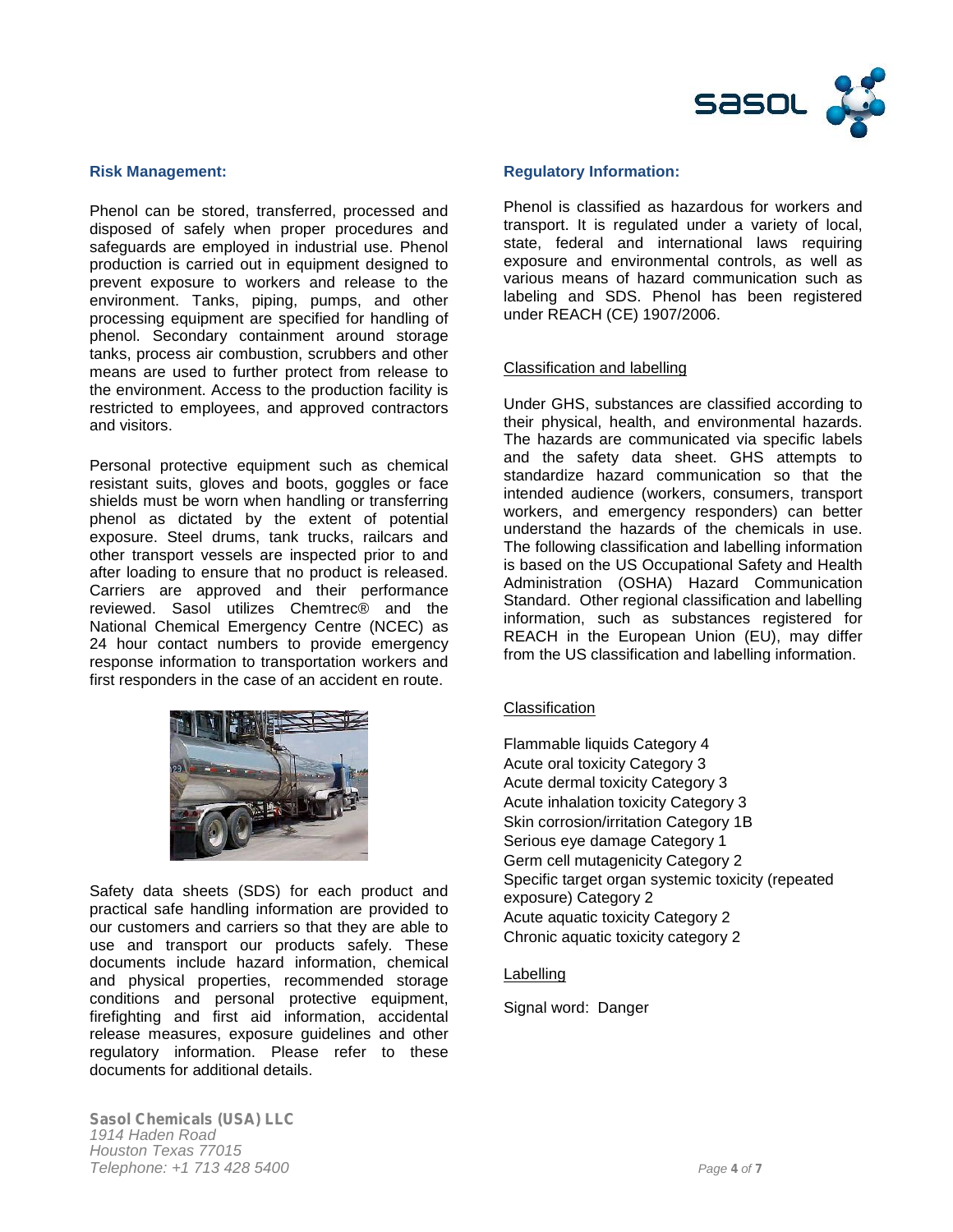

Hazard pictograms:



Hazard statements:

H227: Combustible liquid

H301: Toxic if swallowed.

H311: Toxic in contact with skin.

H331: Toxic if inhaled.

H314: Causes severe skin burns and eye damage.

H318: Causes serious eye damage.

H341: Suspected of causing genetic defects.

H373: May cause damage to organs through prolonged or repeated exposure.

H411: Toxic to aquatic life with long lasting effects.

Precautionary statements:

P301 + P310 - IF SWALLOWED: Immediately call a POISON CENTER or doctor/ physician P301 + P330 + P331 - IF SWALLOWED: rinse

mouth. Do NOT induce vomiting

P260 - Do not breathe dust / fume / gas / mist / vapors / spray

P304 + P340 - IF INHALED: Remove to fresh air and keep at rest in a position comfortable for breathing

P280 - Wear protective gloves/ protective clothing/ eye protection/ face protection

P303 + P361 + P353 - IF ON SKIN (or hair): Remove/ Take off immediately all contaminated clothing. Rinse skin with water/ shower

P305 + P351 + P338 - IF IN EYES: Rinse cautiously with water for several minutes. Remove contact lenses, if present and easy to do. Continue rinsing

P310 - Immediately call a POISON CENTER or doctor/ physician

P403 + P233 - Store in a well-ventilated place. Keep container tightly closed

P210 - Keep away from heat/sparks/open flames/hot surfaces. - No smoking

P370 + P378 - In case of fire: Use dry sand, dry chemical or alcohol-resistant foam for extinction P273 - Avoid release to the environment.

# **Product Stewardship:**

Sasol is committed to the safe manufacture, handling and distribution of our products. We incorporate product stewardship into our operating and business decisions. We actively communicate our product stewardship expectations to new and existing customers and distributors. Our procedures require evaluation of potential customers with regard to the suitability of the proposed use and the safe handling systems in place prior to establishing a supply relationship. We conduct audits of customers, warehouses, and carriers as appropriate. We perform an annual product risk review, including all customers and shipping locations, to identify actions we can take to further minimize risk with regard to distribution and use of cresylic acids. Progress is tracked in implementing the identified actions. Results of this review are communicated throughout the organization so that employees are aware of the specific ways in which we meet our commitment to product stewardship and how they can support the effort.

We provide SDS and safe handling information to customers. We welcome questions and open communication with customers regarding practical handling and safety practices for our products. Our safety & health, operations, maintenance and technical service personnel are ready resources for customers and others involved in using or transporting our products.

# **Conclusion:**

Phenol is an important chemical feedstock for products that consumers use every day at home, in travel, and in the workplace. It has a long history of helping make our lives more comfortable, safe, productive and healthy. Although phenol is a hazardous material, it is regulated for public safety and measures are in place for its safe manufacture, storage, distribution and use.

# **For Further Information:**

| E-mail address         | usasales@sasol.com       |
|------------------------|--------------------------|
| <b>ICCA</b> portal for | http://www.icca-         |
| additional             | chem.org/en/Home/Global- |
| information            | Product-Strategy/        |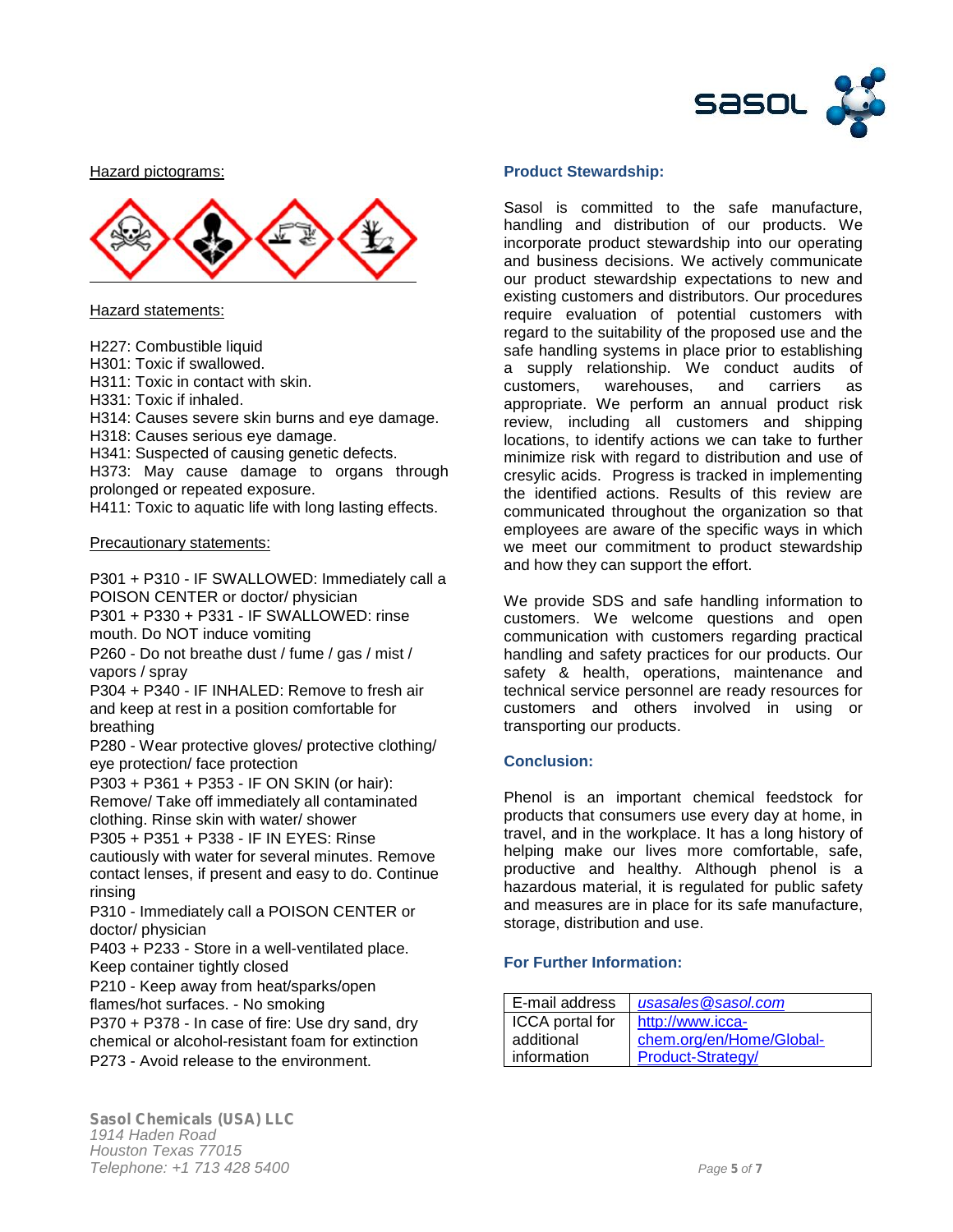

# **Glossary:**

| Acute toxicity         | Harmful effect resulting<br>from a single or short term                                                                            | <b>REACH</b>            | <b>REACH</b> stands for<br>Registration, Evaluation,                                                                                   |
|------------------------|------------------------------------------------------------------------------------------------------------------------------------|-------------------------|----------------------------------------------------------------------------------------------------------------------------------------|
| Biodegradation         | exposure to a substance.<br>Decomposition or break-<br>down of a substance under<br>natural conditions (action of                  |                         | Authorisation and<br>Restriction of Chemicals.<br>REACH is a regulation of<br>the European Union,                                      |
| <b>Bioaccumulation</b> | microorganisms etc.).<br>Progressive accumulation<br>in living organisms of a<br>chemical substance<br>present in the environment. |                         | adopted to improve the<br>protection of human health<br>and the environment from<br>the risks that can be posed<br>by chemicals, while |
| Carcinogenicity        | Substance effects causing<br>cancer.                                                                                               |                         | enhancing the<br>competitiveness of the EU                                                                                             |
| Chronic toxicity       | Harmful effect after<br>repeated exposures or long<br>term exposure to a<br>substance.                                             | Reprotoxicity           | chemicals industry.<br>Including teratogenicity,<br>embryotoxicity and harmful<br>effects on fertility.                                |
| Clastogenicity         | Substance effect that<br>causes breaks in<br>chromosomes.                                                                          | Sensitizing<br>Sediment | Allergenic<br>Topsoil, sand and minerals<br>washed from land into                                                                      |
| Embryotoxicity         | Harmful effect on fetal<br>health.                                                                                                 |                         | water forming in the end a<br>layer at the bottom of rivers                                                                            |
| Flash point            | The lowest temperature at<br>which vapor of the<br>substance may form an                                                           | Teratogenic             | and sea.<br>Substance effect on fetal<br>morphology.                                                                                   |
| Genotoxicity           | ignitable mixture with air.<br>Substance effect that<br>causes damage to genes,                                                    | Vapor pressure          | A measure of a<br>substance's property to<br>evaporate.                                                                                |
| <b>GHS</b>             | including mutagenicity and<br>clastogenicity.<br><b>Global Harmonized System</b>                                                   | Volatile                | Any substance that<br>evaporates readily.                                                                                              |
|                        | on Classification and<br>Labelling of chemicals.                                                                                   | Date of Issue:          |                                                                                                                                        |
| Hazard                 | Inherent substance                                                                                                                 | October 20, 2016        |                                                                                                                                        |
|                        | property bearing a threat to<br>health or environment.                                                                             | Revision: 3             |                                                                                                                                        |
| Mutagenicity           | Substance effect that                                                                                                              |                         |                                                                                                                                        |
| Persistance            | cause mutation on genes.<br>Refers to the length of time<br>a compound stays in the<br>environment, once<br>introduced.            |                         |                                                                                                                                        |